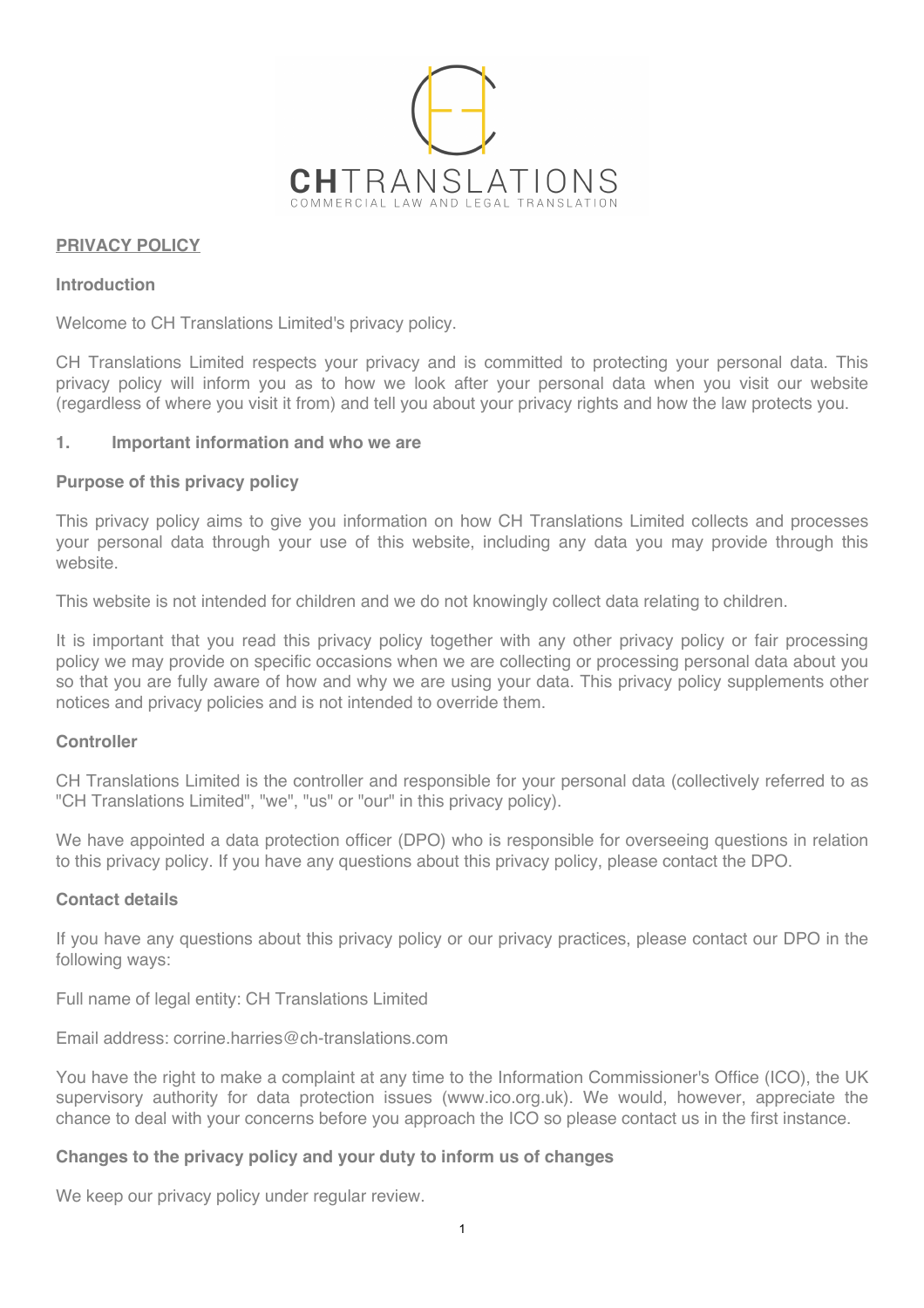

It is important that the personal data we hold about you is accurate and current. Please keep us informed if your personal data changes during your relationship with us.

# **Third-party links**

This website may include links to third-party websites, plug-ins and applications. Clicking on those links or enabling those connections may allow third parties to collect or share data about you. We do not control these third-party websites and are not responsible for their privacy statements. When you leave our website, we encourage you to read the privacy policy of every website you visit.

## **2. The data we collect about you**

Personal data, or personal information, means any information about an individual from which that person can be identified. It does not include data where the identity has been removed (anonymous data).

We may collect, use, store and transfer different kinds of personal data about you which we have grouped together as follows:

- **Identity Data** includes first name, maiden name, last name, username or similar identifier, title, date of birth and gender.
- **Contact Data** includes billing address, email address and telephone numbers.
- **Financial Data** includes bank account and payment card details.
- **Transaction Data** includes details about payments to and from you and other details of services you have purchased from us.
- **Technical Data** includes internet protocol (IP) address, your login data, browser type and version, time zone setting and location, browser plug-in types and versions, operating system and platform, and other technology on the devices you use to access this website.
- **Profile Data** includes your username and password, purchases or orders made by you, your interests, preferences, feedback and survey responses.
- **Usage Data** includes information about how you use our website and services.
- **Marketing and Communications Data** includes your preferences in receiving marketing from us and your communication preferences.

We also collect, use and share **Aggregated Data** such as statistical or demographic data for any purpose. Aggregated Data could be derived from your personal data but is not considered personal data in law as this data will **not** directly or indirectly reveal your identity. For example, we may aggregate your Usage Data to calculate the percentage of users accessing a specific website feature. However, if we combine or connect Aggregated Data with your personal data so that it can directly or indirectly identify you, we treat the combined data as personal data which will be used in accordance with this privacy policy.

We do not collect any **Special Categories of Personal Data** about you (this includes details about your race or ethnicity, religious or philosophical beliefs, sex life, sexual orientation, political opinions, trade union membership, information about your health, and genetic and biometric data). Nor do we collect any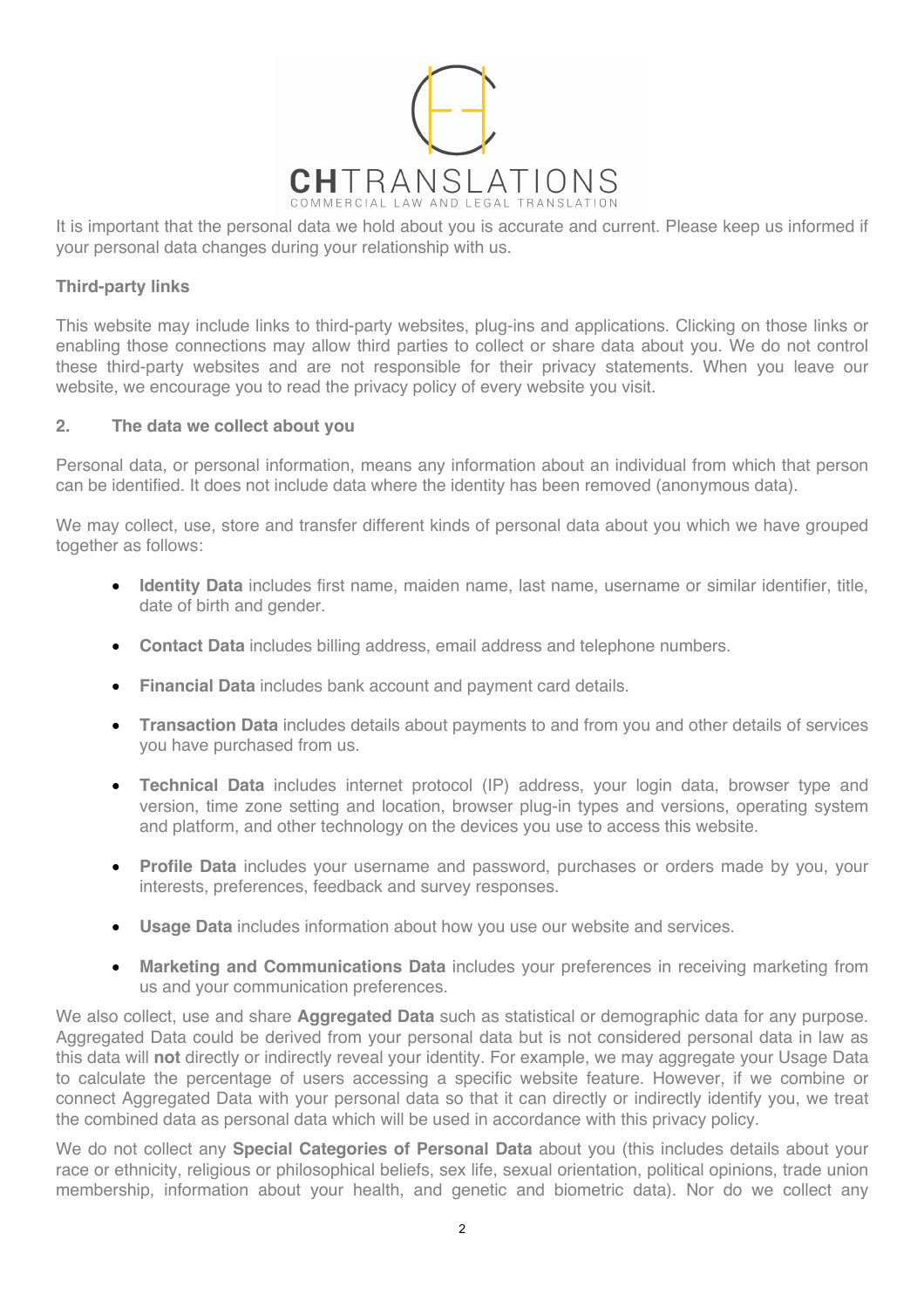

information about criminal convictions and offences.

## **If you fail to provide personal data**

Where we need to collect personal data by law, or under the terms of a contract we have with you, and you fail to provide that data when requested, we may not be able to perform the contract we have or are trying to enter into with you (for example, to provide you with services). In this case, we may have to cancel a service you have with us but we will notify you if this is the case at the time.

# **3. How is your personal data collected?**

We use different methods to collect data from and about you including through:

- **Direct interactions.** You may give us your Identity, Contact and Financial Data by corresponding with us by post, phone, email or otherwise. This includes personal data you provide when you:
	- apply for our services;
	- subscribe to our service or publications;
	- request marketing to be sent to you; or
	- give us feedback or contact us.
- **Automated technologies or interactions.** As you interact with our website, we will automatically collect Technical Data about your equipment, browsing actions and patterns. We collect this personal data by using cookies and other similar technologies.
- **Third parties or publicly available sources.** We will receive personal data about you from various third parties and public sources such as:
	- $\circ$  Technical Data from analytics providers such as Google based outside the EU; and
	- o Identity and Contact Data from publicly available sources such as Companies House based inside the EU.

## **4. How we use your personal data**

We will only use your personal data when the law allows us to. Most commonly, we will use your personal data in the following circumstances:

- Where we need to perform the contract we are about to enter into or have entered into with you.
- Where it is necessary for our legitimate interests (or those of a third party) and your interests and fundamental rights do not override those interests.
- Where we need to comply with a legal obligation.

To find out more about the types of lawful basis that we will rely on to process your personal data please see the definition of 'Lawful Basis' in the Glossary in section 10 below.

Generally, we do not rely on consent as a legal basis for processing your personal data although we will get your consent before sending third party direct marketing communications to you via email or text message. You have the right to withdraw consent to marketing at any time by contacting us.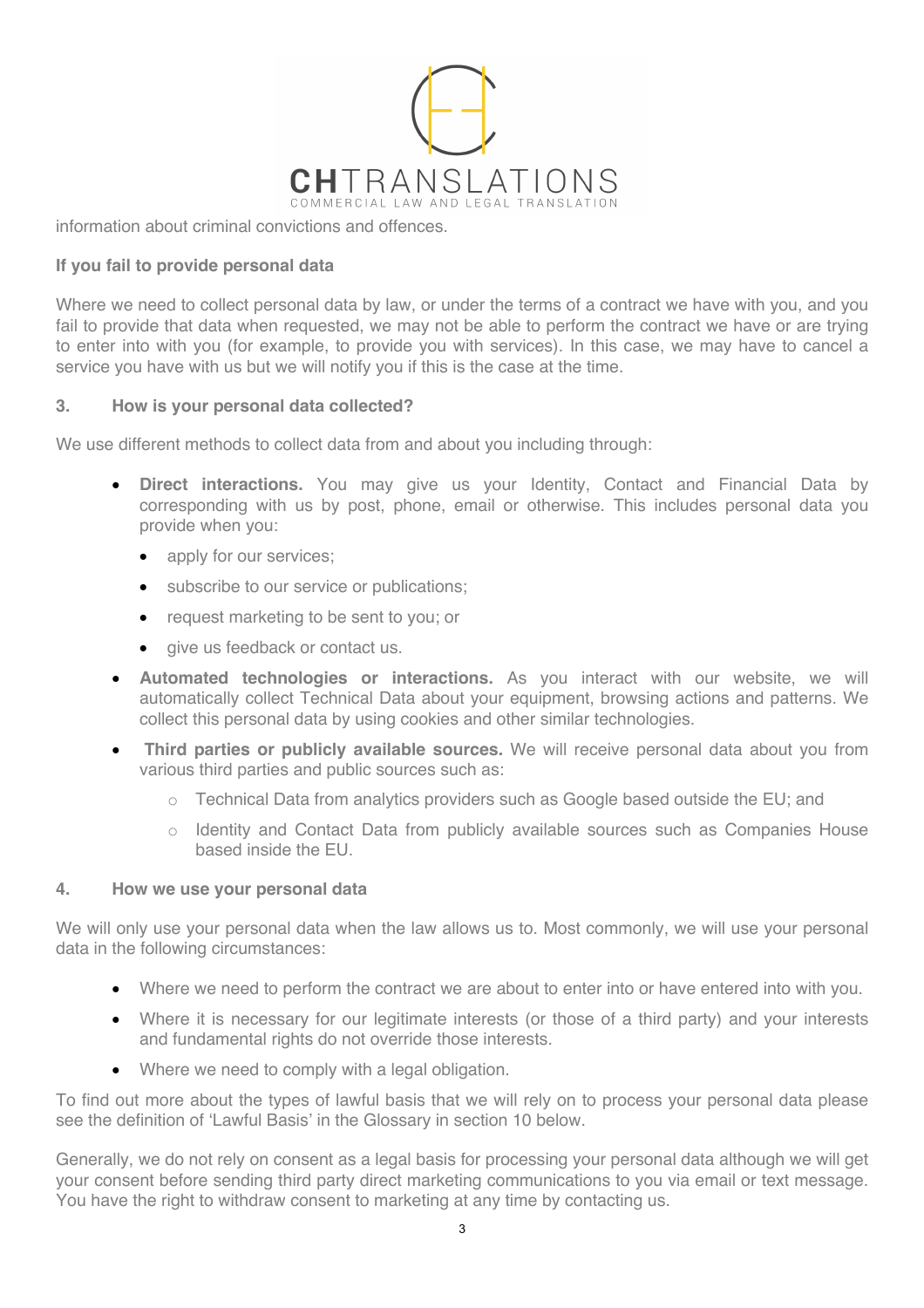

### **Purposes for which we will use your personal data**

We have set out below, in a table format, a description of all the ways we plan to use your personal data, and which of the legal bases we rely on to do so. We have also identified what our legitimate interests are where appropriate.

Note that we may process your personal data for more than one lawful ground depending on the specific purpose for which we are using your data. Please contact us if you need details about the specific legal ground we are relying on to process your personal data where more than one ground has been set out in the table below.

| <b>Purpose/Activity</b>                                                                                                                                                           | <b>Type of data</b>                       | Lawful basis for processing including<br>basis of legitimate interest                                                                                                 |
|-----------------------------------------------------------------------------------------------------------------------------------------------------------------------------------|-------------------------------------------|-----------------------------------------------------------------------------------------------------------------------------------------------------------------------|
| register<br>To<br>you<br>as<br>a new                                                                                                                                              | (a) Identity                              | Performance of a contract with you                                                                                                                                    |
| customer                                                                                                                                                                          | (b) Contact                               |                                                                                                                                                                       |
| To process and deliver your order                                                                                                                                                 | (a) Identity                              | (a) Performance of a contract with you                                                                                                                                |
| including:<br>(a) Manage payments, fees and<br>charges                                                                                                                            | (b) Contact                               | (b) Necessary for our legitimate interests<br>(to recover debts due to us)                                                                                            |
|                                                                                                                                                                                   | (c) Financial                             |                                                                                                                                                                       |
| (b) Collect and recover money<br>owed to us                                                                                                                                       | (d) Transaction                           |                                                                                                                                                                       |
|                                                                                                                                                                                   | Marketing<br>(e)<br>and<br>Communications |                                                                                                                                                                       |
| To manage our relationship with<br>you which will include:                                                                                                                        | (a) Identity                              | (a) Performance of a contract with you                                                                                                                                |
|                                                                                                                                                                                   | (b) Contact                               | (b) Necessary to comply with a legal                                                                                                                                  |
| (a) Notifying you about changes<br>to our terms or privacy policy                                                                                                                 | (c) Profile                               | obligation                                                                                                                                                            |
| (b) Asking you to leave a review<br>or take a survey                                                                                                                              | (d)<br>Marketing<br>and<br>Communications | (c) Necessary for our legitimate interests<br>(to keep our records updated and to study<br>how customers use our products/services)                                   |
| To administer and protect our<br>this<br>and<br>website<br>business<br>(including troubleshooting, data                                                                           | (a) Identity                              | (a) Necessary for our legitimate interests<br>(for running our business, provision of<br>administration and IT services, network                                      |
|                                                                                                                                                                                   | (b) Contact                               |                                                                                                                                                                       |
| analysis,<br>testing,<br>system<br>maintenance, support, reporting                                                                                                                | (c) Technical                             | security, to prevent fraud and in the<br>context of a business reorganisation or                                                                                      |
| and hosting of data)                                                                                                                                                              |                                           | group restructuring exercise)                                                                                                                                         |
|                                                                                                                                                                                   |                                           | (b) Necessary to comply with a legal<br>obligation                                                                                                                    |
| deliver<br>website<br>relevant<br>To<br>content and advertisements to<br>you and measure or understand<br>effectiveness<br>the<br><b>of</b><br>the<br>advertising we serve to you | (a) Identity                              | Necessary for our legitimate interests (to<br>study how customers use our services, to<br>develop them, to grow our business and to<br>inform our marketing strategy) |
|                                                                                                                                                                                   | (b) Contact                               |                                                                                                                                                                       |
|                                                                                                                                                                                   | (c) Profile                               |                                                                                                                                                                       |
|                                                                                                                                                                                   | (d) Usage                                 |                                                                                                                                                                       |
|                                                                                                                                                                                   | (e)<br>Marketing<br>and                   |                                                                                                                                                                       |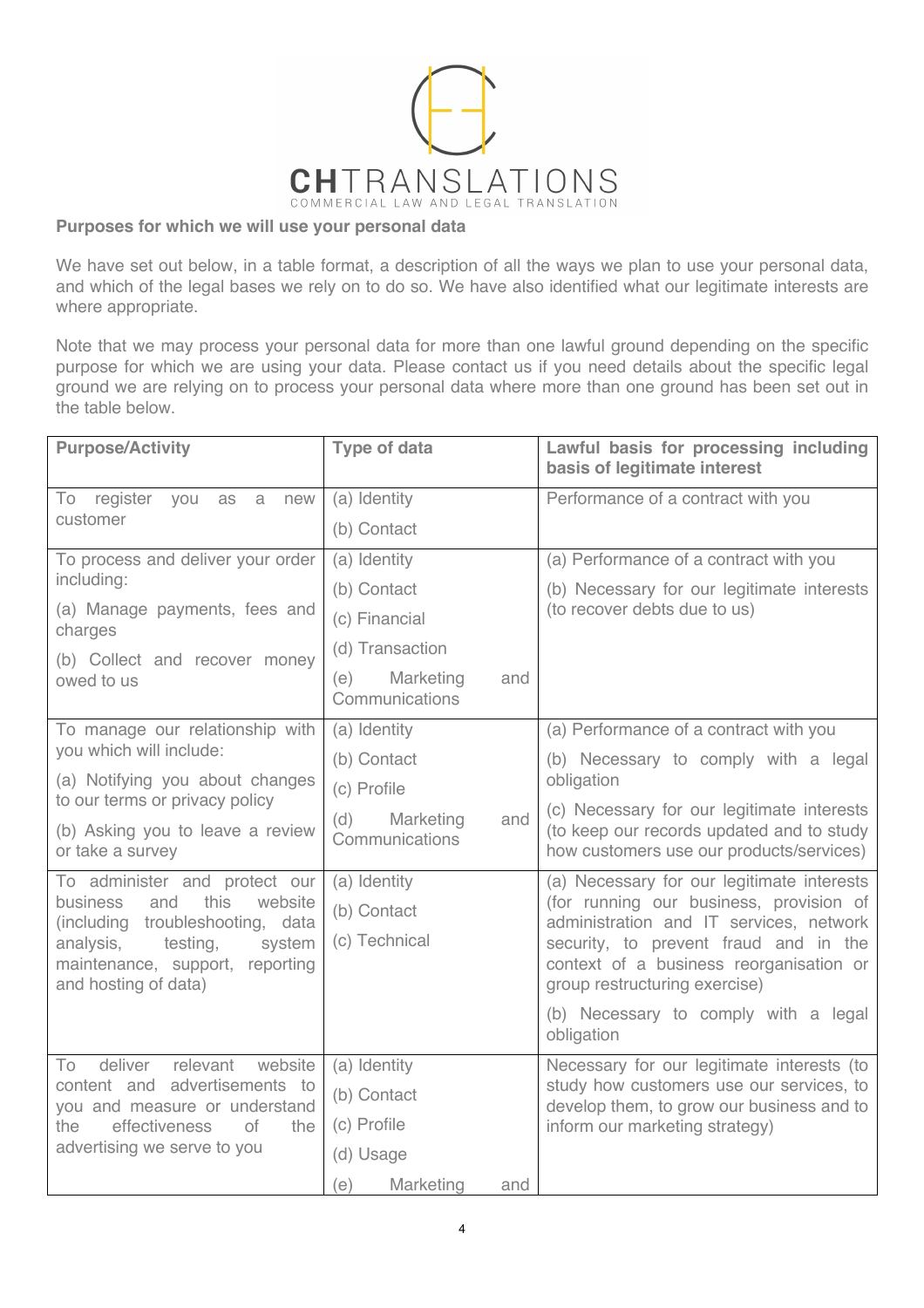

|                                                                                                                          | Communications                            |                                                                                                                                                                                                                         |
|--------------------------------------------------------------------------------------------------------------------------|-------------------------------------------|-------------------------------------------------------------------------------------------------------------------------------------------------------------------------------------------------------------------------|
|                                                                                                                          | (f) Technical                             |                                                                                                                                                                                                                         |
| To use data analytics to improve<br>our website, services, marketing,<br>relationships<br>customer<br>and<br>experiences | (a) Technical<br>(b) Usage                | Necessary for our legitimate interests (to<br>define types of customers for our products<br>and services, to keep our website updated<br>and relevant, to develop our business and<br>to inform our marketing strategy) |
| To<br>make<br>suggestions<br>and<br>recommendations to you about<br>services that may be of interest to<br>you           | (a) Identity                              | Necessary for our legitimate interests (to<br>develop our products/services and grow<br>our business)                                                                                                                   |
|                                                                                                                          | (b) Contact                               |                                                                                                                                                                                                                         |
|                                                                                                                          | (c) Technical                             |                                                                                                                                                                                                                         |
|                                                                                                                          | (d) Usage                                 |                                                                                                                                                                                                                         |
|                                                                                                                          | (e) Profile                               |                                                                                                                                                                                                                         |
|                                                                                                                          | (f)<br>Marketing<br>and<br>Communications |                                                                                                                                                                                                                         |

## **Marketing**

We strive to provide you with choices regarding certain personal data uses, particularly around marketing and advertising.

#### **Promotional offers from us**

We may use your Identity, Contact, Technical, Usage and Profile Data to form a view on what we think you may want or need, or what may be of interest to you. This is how we decide which products, services and offers may be relevant for you (we call this marketing).

You will receive marketing communications from us if you have requested information from us or purchased services from us and you have not opted out of receiving that marketing.

### **Third-party marketing**

We will get your express opt-in consent before we share your personal data with any third party for marketing purposes.

#### **Opting out**

You can ask us or third parties to stop sending you marketing messages at any time by contacting us at any time.

Where you opt out of receiving these marketing messages, this will not apply to personal data provided to us as a result of a service purchase or other transactions.

#### **Change of purpose**

We will only use your personal data for the purposes for which we collected it, unless we reasonably consider that we need to use it for another reason and that reason is compatible with the original purpose. If you wish to get an explanation as to how the processing for the new purpose is compatible with the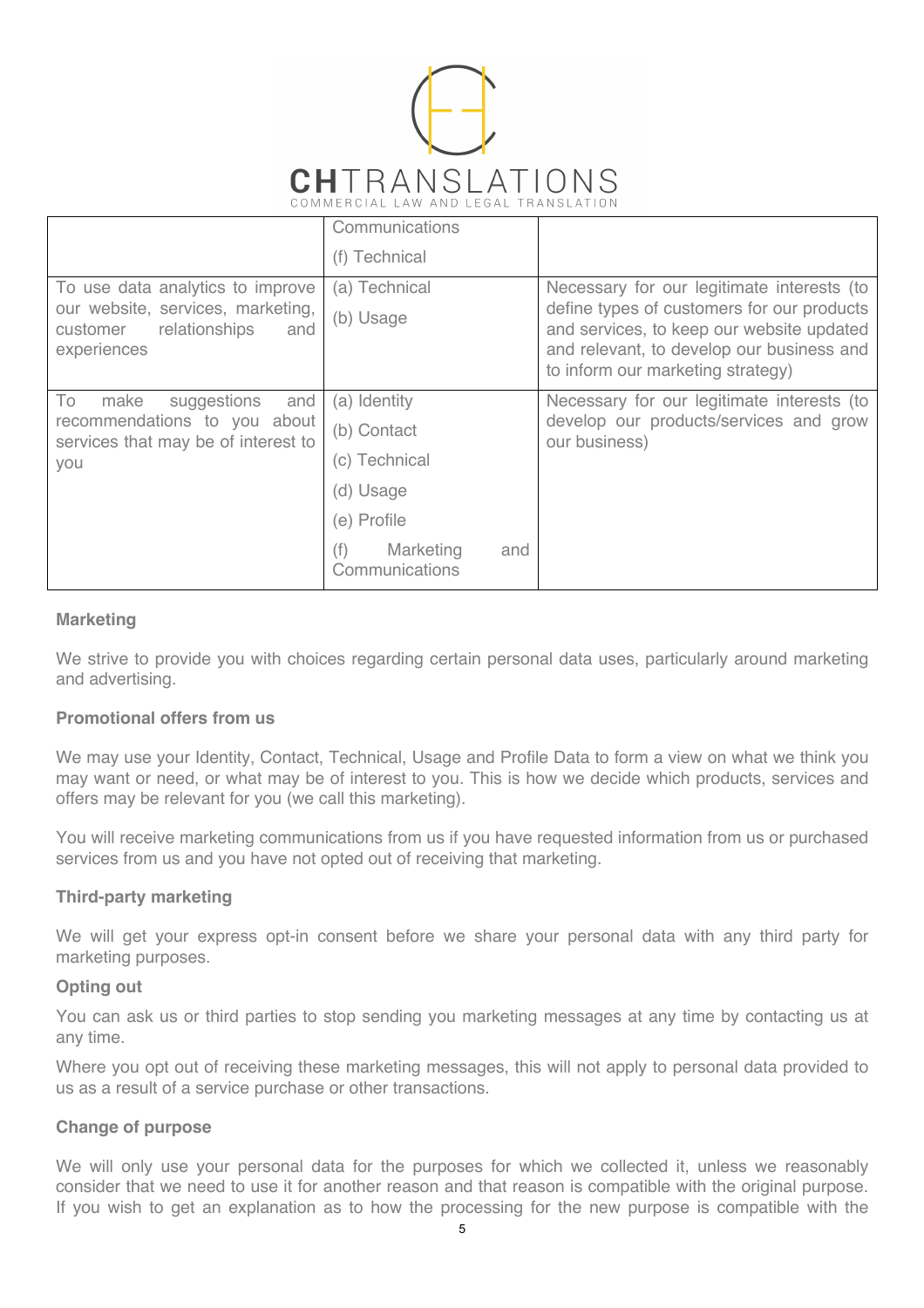

original purpose, please contact us.

If we need to use your personal data for an unrelated purpose, we will notify you and we will explain the legal basis which allows us to do so.

Please note that we may process your personal data without your knowledge or consent, in compliance with the above rules, where this is required or permitted by law.

## **5. Disclosures of your personal data**

We may share your personal data with the parties set out below for the purposes set out in the table *Purposes for which we will use your personal data* above.

- External Third Parties as set out in the *Glossary*.
- Third parties to whom we may choose to sell, transfer or merge parts of our business or our assets. Alternatively, we may seek to acquire other businesses or merge with them. If a change happens to our business, then the new owners may use your personal data in the same way as set out in this privacy policy.

We require all third parties to respect the security of your personal data and to treat it in accordance with the law. We do not allow our third-party service providers to use your personal data for their own purposes and only permit them to process your personal data for specified purposes and in accordance with our instructions.

### **6. International transfers**

We do not transfer your personal data outside the European Economic Area ("**EEA**").

#### **7. Data security**

We have put in place appropriate security measures to prevent your personal data from being accidentally lost, used or accessed in an unauthorised way, altered or disclosed. In addition, we limit access to your personal data to those employees, agents, contractors and other third parties who have a business need to know. They will only process your personal data on our instructions and they are subject to a duty of confidentiality.

We have put in place procedures to deal with any suspected personal data breach and will notify you and any applicable regulator of a breach where we are legally required to do so.

#### **8. Data retention**

#### **How long will you use my personal data for?**

We will only retain your personal data for as long as reasonably necessary to fulfil the purposes we collected it for, including for the purposes of satisfying any legal, regulatory, tax, accounting or reporting requirements. We may retain your personal data for a longer period in the event of a complaint or if we reasonably believe there is a prospect of litigation in respect to our relationship with you.

To determine the appropriate retention period for personal data, we consider the amount, nature and sensitivity of the personal data, the potential risk of harm from unauthorised use or disclosure of your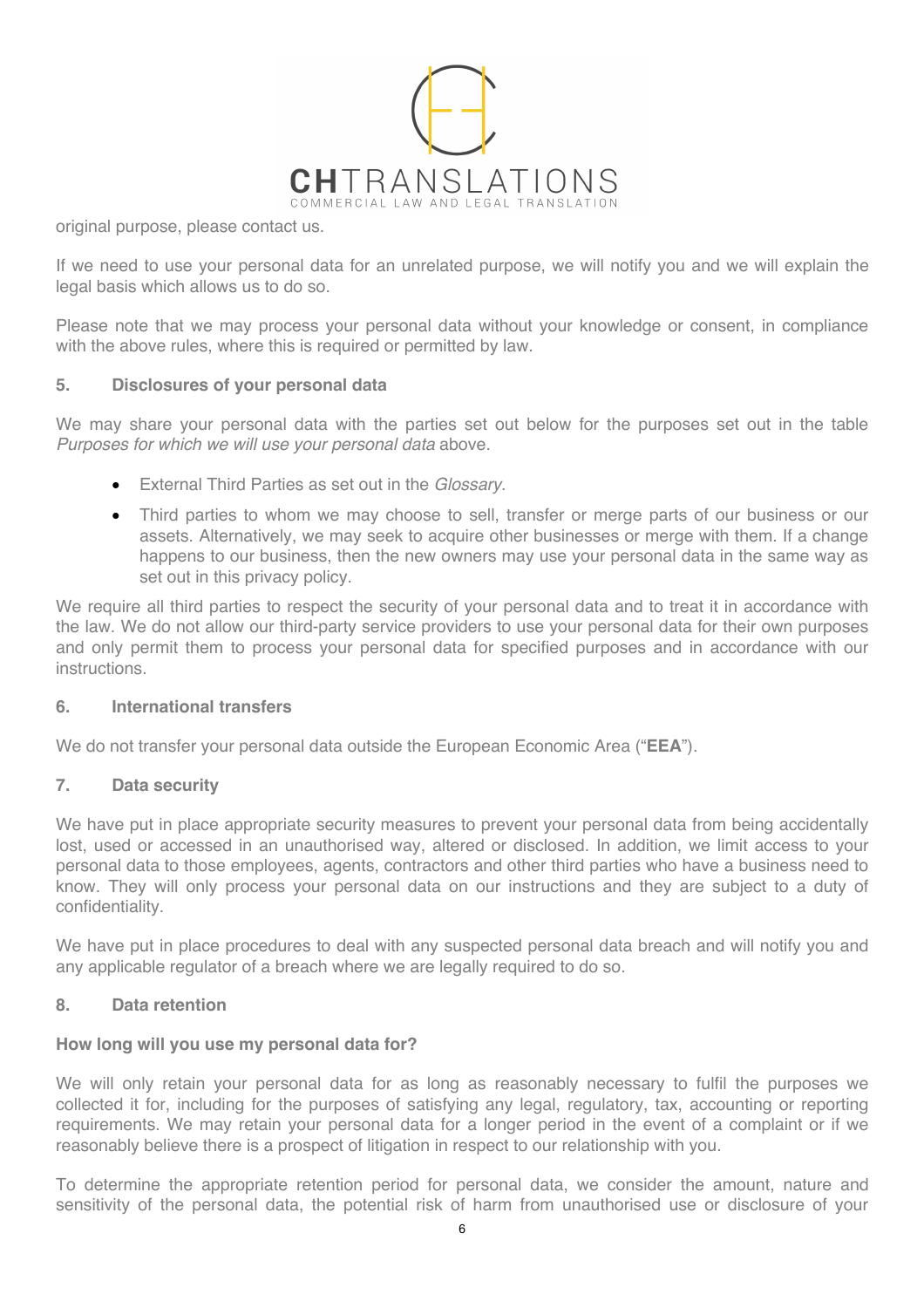

personal data, the purposes for which we process your personal data and whether we can achieve those purposes through other means, and the applicable legal, regulatory, tax, accounting or other requirements.

By law we have to keep basic information about our customers (including Contact, Identity, Financial and Transaction Data) for six years after they cease being customers for tax purposes.

In some circumstances you can ask us to delete your data: see *Your legal rights* below for further information.

In some circumstances we will anonymise your personal data (so that it can no longer be associated with you) for research or statistical purposes, in which case we may use this information indefinitely without further notice to you.

## **9. Your legal rights**

Under certain circumstances, you have the following rights under data protection laws in relation to your personal data:

**Request access** to your personal data (commonly known as a "data subject access request"). This enables you to receive a copy of the personal data we hold about you and to check that we are lawfully processing it.

**Request correction** of the personal data that we hold about you. This enables you to have any incomplete or inaccurate data we hold about you corrected, though we may need to verify the accuracy of the new data you provide to us.

**Request erasure** of your personal data. This enables you to ask us to delete or remove personal data where there is no good reason for us continuing to process it. You also have the right to ask us to delete or remove your personal data where you have successfully exercised your right to object to processing (see below), where we may have processed your information unlawfully or where we are required to erase your personal data to comply with local law. Note, however, that we may not always be able to comply with your request of erasure for specific legal reasons which will be notified to you, if applicable, at the time of your request.

**Object to processing** of your personal data where we are relying on a legitimate interest (or those of a third party) and there is something about your particular situation which makes you want to object to processing on this ground as you feel it impacts on your fundamental rights and freedoms. You also have the right to object where we are processing your personal data for direct marketing purposes. In some cases, we may demonstrate that we have compelling legitimate grounds to process your information which override your rights and freedoms.

**Request restriction of processing** of your personal data. This enables you to ask us to suspend the processing of your personal data in the following scenarios:

- If you want us to establish the data's accuracy.
- Where our use of the data is unlawful but you do not want us to erase it.
- Where you need us to hold the data even if we no longer require it as you need it to establish,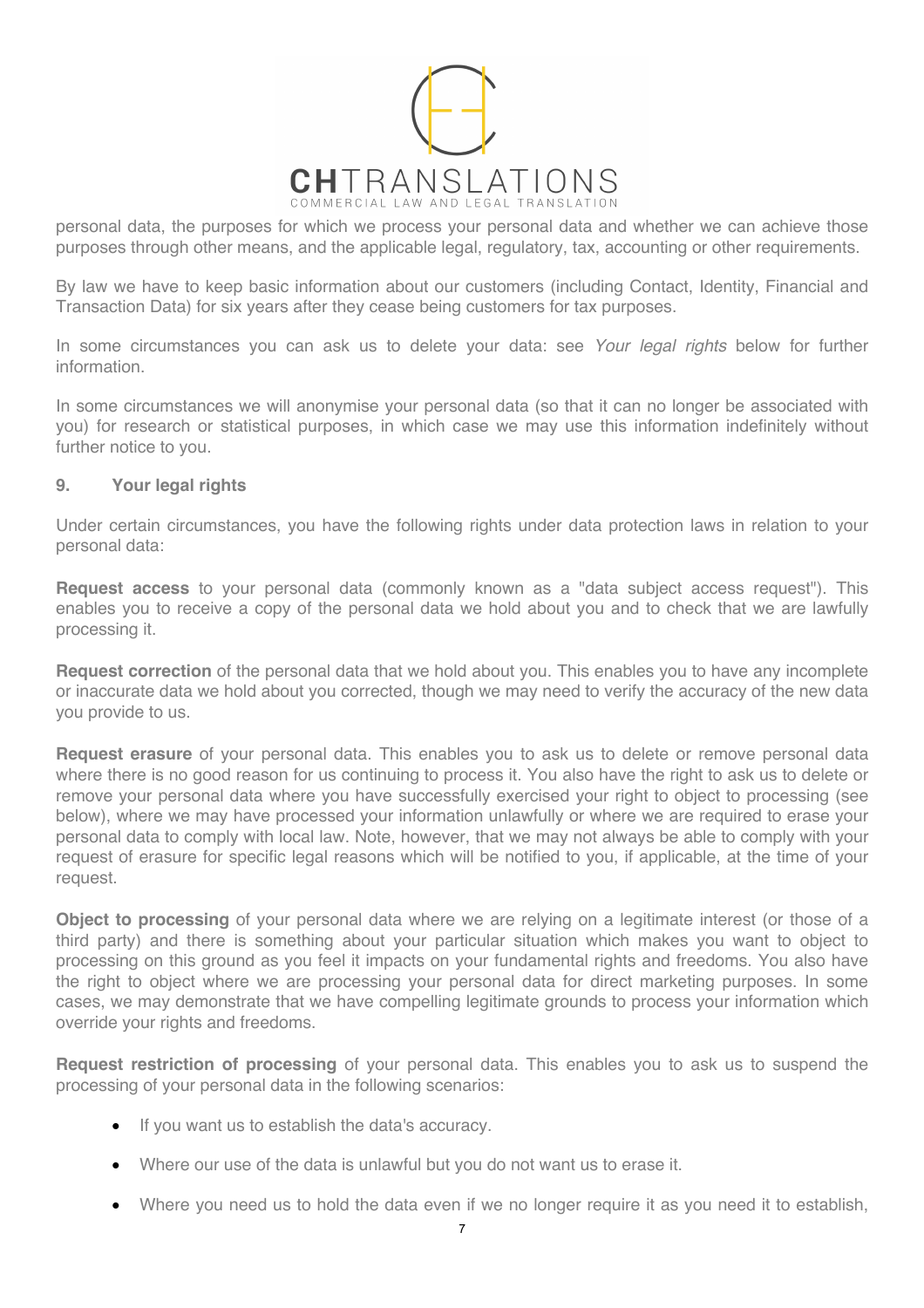

exercise or defend legal claims.

• You have objected to our use of your data but we need to verify whether we have overriding legitimate grounds to use it.

**Request the transfer** of your personal data to you or to a third party. We will provide to you, or a third party you have chosen, your personal data in a structured, commonly used, machine-readable format. Note that this right only applies to automated information which you initially provided consent for us to use or where we used the information to perform a contract with you.

**Withdraw consent at any time** where we are relying on consent to process your personal data. However, this will not affect the lawfulness of any processing carried out before you withdraw your consent. If you withdraw your consent, we may not be able to provide certain products or services to you. We will advise you if this is the case at the time you withdraw your consent.

If you wish to exercise any of the rights set out above, please contact us.

### **No fee usually required**

You will not have to pay a fee to access your personal data (or to exercise any of the other rights). However, we may charge a reasonable fee if your request is clearly unfounded, repetitive or excessive. Alternatively, we could refuse to comply with your request in these circumstances.

#### **What we may need from you**

We may need to request specific information from you to help us confirm your identity and ensure your right to access your personal data (or to exercise any of your other rights). This is a security measure to ensure that personal data is not disclosed to any person who has no right to receive it. We may also contact you to ask you for further information in relation to your request to speed up our response.

#### **Time limit to respond**

We try to respond to all legitimate requests within one month. Occasionally it could take us longer than a month if your request is particularly complex or you have made a number of requests. In this case, we will notify you and keep you updated.

#### **10. Glossary**

### **LAWFUL BASIS**

**Legitimate Interest** means the interest of our business in conducting and managing our business to enable us to give you the best service/product and the best and most secure experience. We make sure we consider and balance any potential impact on you (both positive and negative) and your rights before we process your personal data for our legitimate interests. We do not use your personal data for activities where our interests are overridden by the impact on you (unless we have your consent or are otherwise required or permitted to by law). You can obtain further information about how we assess our legitimate interests against any potential impact on you in respect of specific activities by contacting us.

**Performance of Contract** means processing your data where it is necessary for the performance of a contract to which you are a party or to take steps at your request before entering into such a contract.